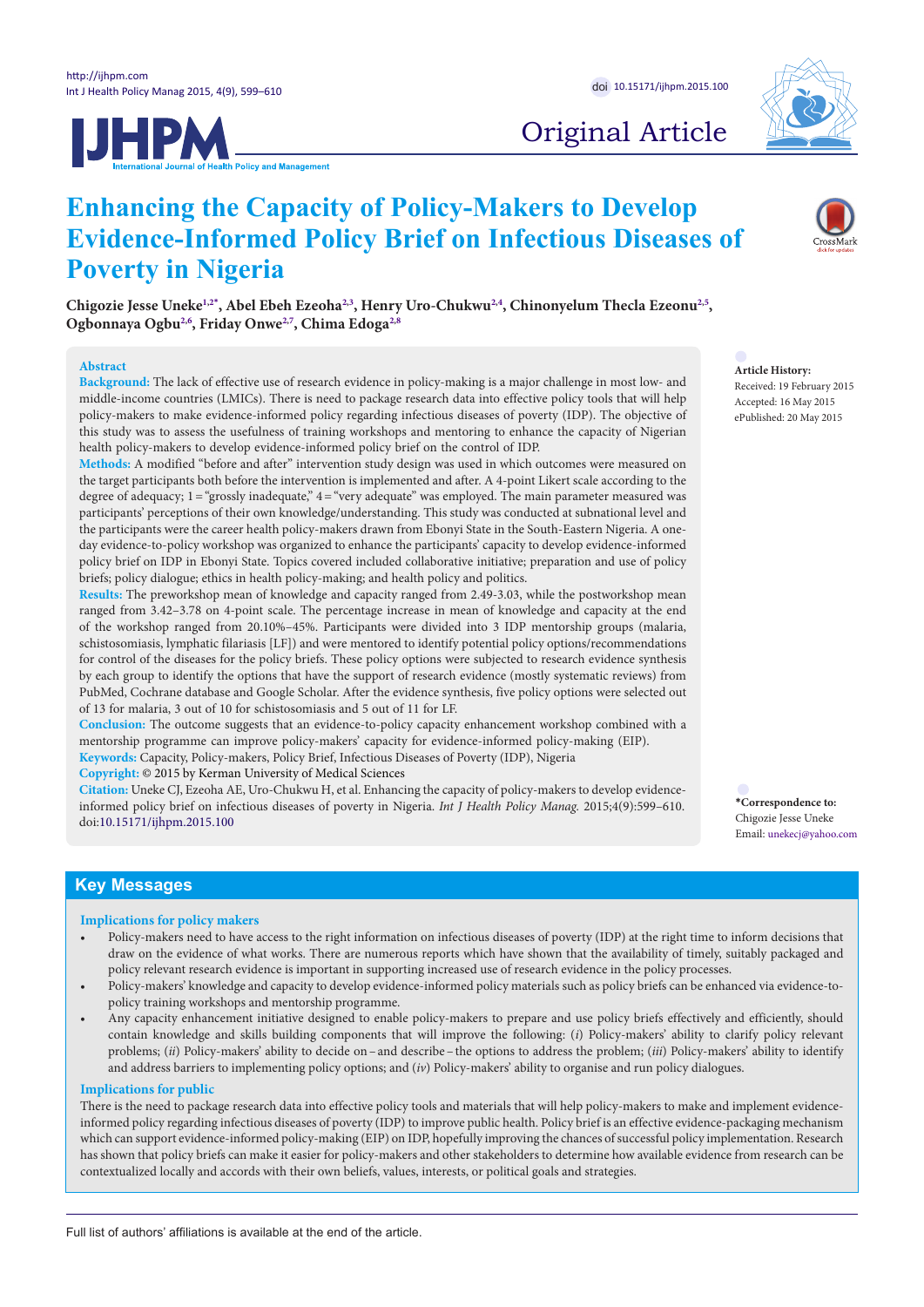# **Background**

In recent years, increasing attention has been paid to the use of research in the formulation of health policy as a way of enhancing its effectiveness.<sup>1</sup> The process of utilizing evidence from research to make health policy is known as evidence-informed policy-making (EIP). EIP is characterized by the systematic and transparent access to, and appraisal of, evidence as an input into policy-making.<sup>[2](#page-9-9)</sup> Bowen and Zwi,<sup>[3](#page-9-10)</sup> noted that evidence encompasses research, and may include opinion and views of individuals or groups, results of consultative processes and published reports and documents. However, evidence from scientific research has been consistently shown to be among the most reliable category of evidence in the development of health policy.<sup>4[-7](#page-9-12)</sup> Oxman and colleagues<sup>2</sup> in their report on SUPPORT tools for evidenceinformed health policy-making, cited several instances, such as the role of health services research in public policy-making; health policy-makers' perceptions of their use of evidence; and healthcare management and policy-making which showed that in the reality, health policies are often not well-informed by research evidence.<sup>7-[10](#page-10-0)</sup>

Although there are promising experiences and a few documented success stories on how research evidence has been used to inform policy,<sup>11-13</sup> the lack of effective use of research evidence in policy-making continues to be a major challenge in most low- and middle-income countries (LMICs) where health systems are weak and the burden of infectious diseases of poverty (IDP) is enormous. According to Oxman and colleagues,<sup>[2](#page-9-9)</sup> poorly-informed decision-making particularly in LMICs is one of the reasons why services sometimes fail to reach those most in need, why health indicators become off-track and why many affected countries are unlikely to be able to meet the health millennium development goals (MDGs). The World Health Organization (WHO) in the global report for research on  $IDP<sub>14</sub>$  noted that policy-makers need to have access to the right information at the right time to inform decisions that draw on the evidence of what works, and feed "best buys" into health policy, health budgets and the operations of health systems. The report further noted that research data must be rapidly translated into effective tools for policy-makers to enhance the control of IDP.[14](#page-10-3)

In Nigeria, the need to package research data into effective policy tools and materials that will help policy-makers to make evidence-informed policy regarding IDP cannot be overstated. Malaria, schistosomiasis and lymphatic filariasis (LF) are among the IDP with severe health burden in Nigeria which require effective policy tools for their control. According to the World Malaria Report of 2014, it was estimated that in 2013, 128 million people were infected with *Plasmodium falciparum* malaria in Sub-Saharan Africa at any one time.[15](#page-10-4) In total, 18 countries accounted for 90% of infections in Sub-Saharan Africa; 37 million infections (29%) arose in Nigeria and 14 million (11%) in the Democratic Republic of the Congo, the 2 countries with the highest numbers of infections.<sup>15</sup> With regards to LF, available recent reports indicate that in Africa, 34 countries are endemic, and Nigeria is believed to bear the highest burden of LF, with an estimated 80 to 120 million people at risk[.16-](#page-10-5)[18](#page-10-6) In a recent review article, Adenowo and colleagues<sup>19</sup> noted that schistosomiasis is the second most

common neglected tropical disease after hookworm in Sub-Saharan Africa and accounts for 93% (192 million) of the world estimated 207 million cases of schistosomiasis with the highest prevalence of the infection seen in Nigeria (29 million).

Adam and colleagues $20$  observed that there is the growing recognition of the importance of developing concise materials and tools to communicate various types of information to policy-makers and those supporting them. They cited several reports where this recognition has led to the development of a plethora of information-packaging efforts, which aim to support action based on the messages arising from research and other policy-relevant information.<sup>21-[23](#page-10-10)</sup>

There are numerous reports which have shown that the availability of timely, suitably packaged and policy relevant research evidence is important in supporting increased use of research evidence in the policy processes in LMICs.[20](#page-10-8)[-23](#page-10-10) A number of studies have shown that effective techniques for communicating research findings to decision-makers include presenting readily understandable; timely data in visually compelling formats; using illustrative anecdotes where appropriate; sending clear key messages about the meaning of data; suggesting ways to use research findings for answering important policy questions; and establishing relationships of trust and credibility with policy-makers.<sup>24-[27](#page-10-12)</sup>

In a report on preparing and using evidence-informed policy briefs to support EIP, Lavis and colleagues,<sup>28</sup> noted that policy brief is an effective evidence-packaging mechanism and a new approach to improving the policy-making process by supporting evidence-informed policy-making. They noted that policy briefs make it easier for policy-makers and other stakeholders to determine whether and how the available research evidence accords with their own beliefs, values, interests, or political goals and strategies.<sup>[28](#page-10-13)</sup> An effective policy brief has been described as one that makes the evidence concise and understandable; explains why the evidence is important; and describes evidence-informed policy options that would be suitable actions for policy-makers to take. $29-31$  $29-31$ With a problem clarified in a policy brief, what is known and not known about the options clearly described, and key implementation considerations clearly flagged, policy-makers may be more readily able to identify viable ways forward.<sup>28</sup> It is pertinent to state that despite the existence and importance of effective evidence-packaging mechanisms such as policy briefs in the promotion of EIP, most policymakers particularly in LMICs lack the capacity to develop and use them. In a WHO publication on enhancing capacity for evidence-informed health policy, it was observed that policymakers' capacity to understand and use research (including evidence-packaging mechanisms) has been neglected, both as a research topic and as an area of investment in terms of promoting evidence-informed policy.<sup>32</sup>

There are reports that have indicated a strong need for capacity-building, for policy-makers to enable them have a better understanding of scientific information packaged in various policy-relevant formats, along with civil servants in a number of ministries in national and local government.<sup>1[,33,](#page-10-17)[34](#page-10-18)</sup> Oxman and colleagues<sup>2</sup> have argued that strengthening the use of research evidence (including through policy briefs), and the ability of policy-makers to make appropriate judgments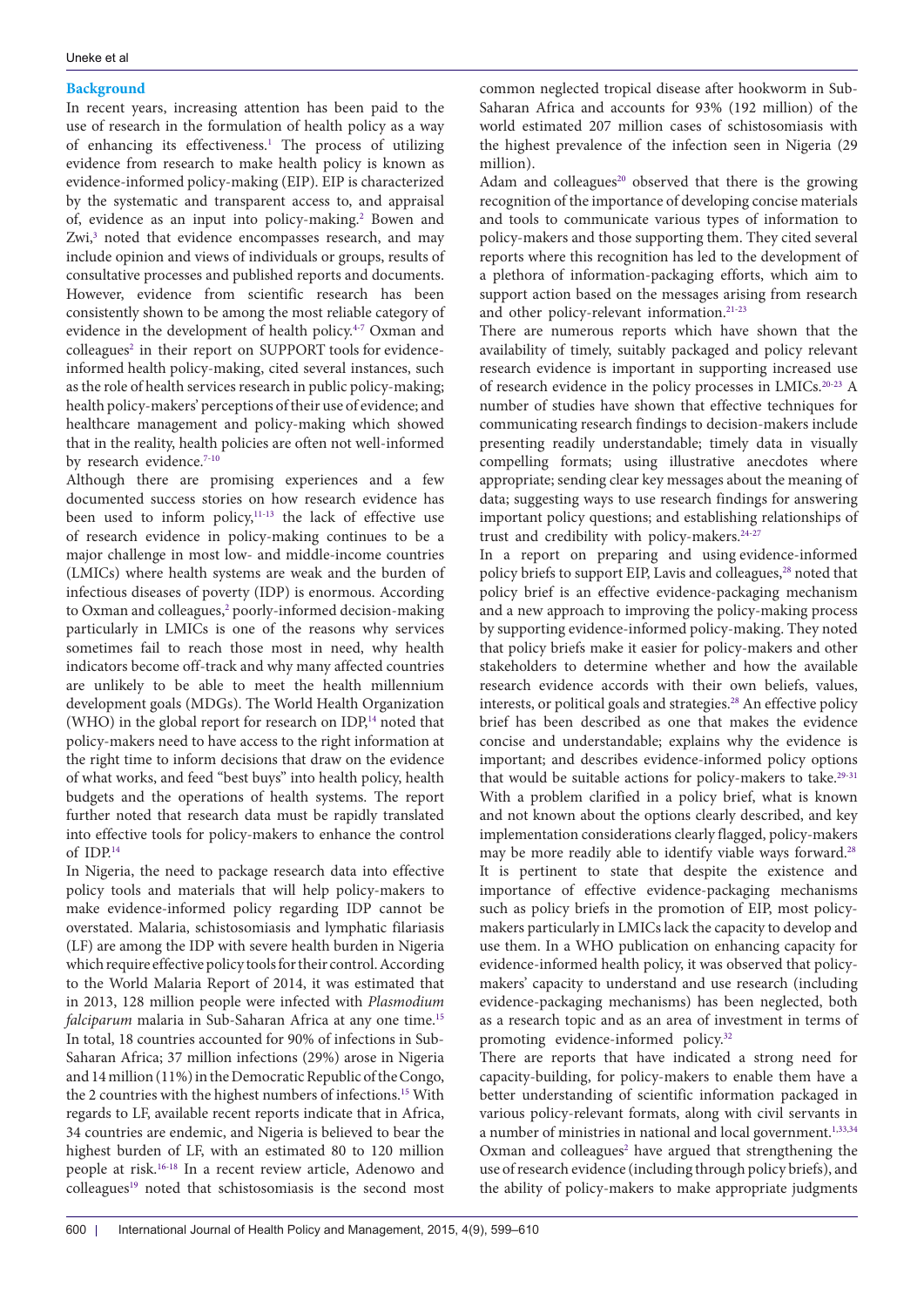about its relevance and quality, is a critical challenge that holds the promise of helping to achieve significant health gains and better use of resources.

A variety of techniques to accomplish capacity enhancement for policy-makers include sharing of information through publications, training workshops, mentoring, hosting and facilitating networks and knowledge services, and participating in and supporting relevant research.<sup>1,[35](#page-10-19)</sup> The objective of this study was to assess the usefulness of training workshops and mentoring to enhance the capacity and ethical standards of Nigerian health policy-makers from the State of Ebonyi to develop policy briefs on the control of IDP.

# **Methods**

# Study Design

A modified "before and after" intervention study design was used in this investigation as described by Purdon and colleagues.[36](#page-10-20) The outcomes were measured on the eligible population (target participants) both *before* the intervention is implemented and *after*. The difference between the before and after measurements was taken to be the impact of the intervention. In this instance, the 'before'–or 'baseline' –measurements served as the control measurements.[36](#page-10-20) The study was divided into 2 stages: (*i*) Evidence to policy workshop; and (*ii*) Policy-makers' mentorship meetings. Detailed description of these stages is provided in the relevant sections below.

## Study Area and Participants

This study was conducted at subnational level and the participants were drawn from Ebonyi State in the South-Eastern Nigeria. The target participants were the career health policy-makers, as described by Bammer and colleagues<sup>37</sup> and these include health professionals in charge of the health system's management; regional, state and local government directors of Ebonyi State health ministry; directors of primary healthcare at the local government level; health professionals working with specific programmes in the health ministry; staff and consultants involved in public health issues within the health ministry; programme/project managers under the health ministry; chief executive officers of civil society groups,

including nongovernmental organizations (NGOs); and leaders of national health-based associations (for example, Nigeria Medical Association; National Association of Nigeria Nurses and Midwives; and Pharmaceutical Association of Nigeria).

## Evidence-to-Policy Workshop

A total of 50 policy-makers were mapped out for this study. We organized a one-day evidence-to-policy workshop at the Ebonyi State Civil Service Staff Development Centre Abakaliki Nigeria, for the policy-makers. The focus of the evidence-to-policy workshop was to enhance the participants' capacity to develop evidence-informed policy briefs on IDP in Ebonyi State. The topics and content of the evidence-topolicy workshop are outlined in [Table 1.](#page-2-0) All the policymakers were invited to the workshop by invitation letters which were sent 2 weeks before the event and was followedup with a text message reminder to their mobile phones a day before the programme. Of the 50 invited policy-makers 43 individuals attended. The workshop was held in October 2014. The duration of the workshop was 7 hours from 9 am to 4 pm (with a break between 12 Noon to 1 pm).

A preworkshop assessment questionnaire (developed in a 4-point Likert scale according to the degree of adequacy;  $1 =$ grossly inadequate, 4 = very adequate), was administered prior to actual training to assess the level of knowledge and capacity of the participants on the specific topics to be covered within the theme of the workshop. After the administration of the preworkshop questionnaire the training commenced and was facilitated by 4 resource persons (3 senior researchers from Ebonyi State University and 1 senior director from the health ministry). All teaching sessions lasted 35–45 minutes and were done using PowerPoint presentation and handouts on each topic were produced and distributed to all participants. Questions/answers/discussions lasting from 30–40 minutes followed each teaching session. It was made mandatory for all lectures to be delivered in simplified, practical and easily comprehensible patterns. All teachings and discussions irrespective of the topical area focused on IDP. Emphasis was placed on development of policy on the control of malaria, schistosomiasis and LF in Ebonyi State. At the end

<span id="page-2-0"></span>**Table 1.** Topics and Content of the Evidence-to-Policy Workshop for Policy-Makers in Ebonyi State Nigeria

| <b>Topical Area</b>                                                                        | <b>Contents</b>                                                                                                                                                                                                                                                                                                                                                                                           |
|--------------------------------------------------------------------------------------------|-----------------------------------------------------------------------------------------------------------------------------------------------------------------------------------------------------------------------------------------------------------------------------------------------------------------------------------------------------------------------------------------------------------|
| Collaborative initiative and the<br>benefits in health policy-making<br>for control of IDP | The principles and framework of collaborative initiative; setting vision for collaboration; setting out the guiding<br>principles for collaboration; defining and setting goals and objectives of collaborative initiative; roles and responsibilities<br>of collaborative initiative; implementation requirements in collaborative initiative; and the evaluation process of<br>collaborative initiative |
| Preparation and use of policy<br>briefs in health policy-making<br>for control of IDP      | Agenda/priority setting; policy briefs in health policy-making; process of preparation of policy briefs; the key ingredients<br>of effective policy briefs; structure/outline of a policy brief; value of policy briefs in health policy development                                                                                                                                                      |
| Policy dialogue in health policy-<br>making for control of IDP                             | Policy dialogues in health policy-making; the importance of policy dialogue in the health systems and public health reform;<br>policy dialogue as an interactive knowledge-sharing mechanism; procedure for organising and using policy dialogues to<br>support EIP; characteristics and features of policy dialogues; the differences between dialogue and debate                                        |
| Ethics in health policy-making,<br>research and implementation<br>for control of IDP       | Ethics in health policy research and implementation; the basic principles of ethics that must be implemented; balancing<br>ethical concerns with economic realities; impact of various policies on the vulnerable population; the principles of justice,<br>equity and autonomy; the ethical issues in health systems research                                                                            |
| Health policy and politics in<br>Ebonyi State                                              | Principles of health policy and politics; how local politics can affect health policy formulation and implementation; how<br>to manage political interference in the health policy-making process and implementation                                                                                                                                                                                      |

Abbreviations: IDP, infectious diseases of poverty; EIP, evidence-informed policy-making.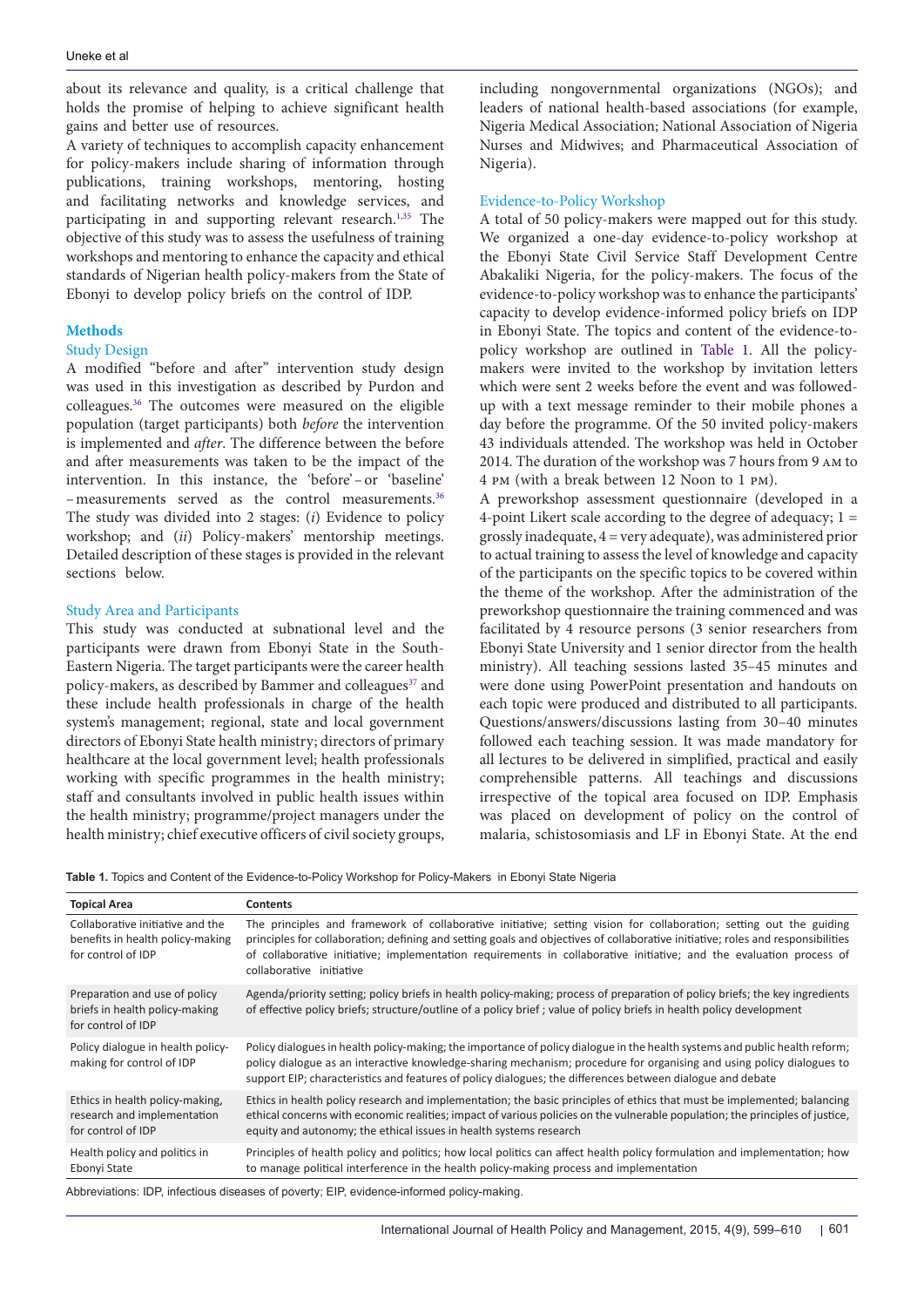of the workshop, a postworkshop assessment questionnaire (also developed in a Likert scale format) was administered to the participants to evaluate the impact of the workshop. In preparation for the policy-makers' mentorship meetings (described below), at the end of the evidence-to-policy workshop participants were classified into 3 mentorship groups (malaria policy brief group; schistosomiasis policy brief group; and LF policy brief group). The classification was done according to participants' area of interest and work. Each policy group had 10–15 policy-makers as members and had 2 mentors assigned to each group. The mandate of each group was to develop a policy brief.

# Policy-makers' Mentorship Meetings

The mentorship meetings took place from November to December 2014. The purpose of the policy-makers' mentorship meetings was to provide technical guidance to each of the policy-makers' policy group to enable them produce the respective policy briefs. A "formal group mentorship" approach described by the Canadian Coalition for Global Health Research<sup>38</sup> was adopted in this study. The knowledge acquired during the evidence-to-policy workshop was put into use in the mentorship meetings. A total of four senior researchers from Ebonyi State University and one senior director from the health ministry served as mentors and provided technical guidance to the policy-makers' groups. The meetings were practical oriented and provided for full participation of every group member. Within the period of the mentorship, 2 major group meetings were held by each group (lasting 2–3 hours); these were in addition to the several individual meetings/contacts with the mentors by members of the respective groups. During the first major group meeting of each group, participants identified potential policy options/recommendations for the control of their respective IDP of focus. The policy options were based on their personal professional experiences, tacit knowledge, expert opinion and to some extent known research evidence. These policy options were subjected to "research evidence synthesis" (implies synthesising evidence largely from systematic reviews) by the each group to identify the options that have the support of research evidence. Research evidence (mostly systematic review) was sought from PubMed, Cochrane database and Google Scholar. During the second major group meeting, the policy options with sufficient research evidence were identified, deliberated upon and adopted for the policy brief drafting. Two members of each group were selected by the various groups to make a policy presentation of each group's resolution at a scheduled multi-stakeholders policy dialogue.

# Data Analysis

The data collected via the questionnaire was analyzed using the methods developed at McMaster University Canada by Johnson and Lavis.<sup>39</sup> The analysis is based on mean rating (MNR), median rating (MDR) and range. For instance the figures represent Likert rating scale of 1–4 points, where 1 point=grossly inadequate; 2 points=inadequate; 3 points=fairly adequate; and 4 points=very adequate. The main parameter measured was participants' perceptions of their own knowledge/understanding. In terms of analysis, values ranging from 1.00–2.49 points are considered low,

whereas values ranging from 2.50–4.00 points considered high. The preworkshop means were compared to the postworkshop means. The EPi Info software was used for the performance of the data analysis.

### **Result**

A total of 43 policy-makers out of the 50 individuals invited attended the workshop. The profile of the participants is presented in [Table 2](#page-3-0) and included the following: programme officer/project secretaries (31.58%); managers/heads of departments (42.11%); directors/presidents/chairpersons (26.32%). A total of 55.26% of the participants have direct influence on the policy-making process, with 65.79% and 21.05% possessing bachelors and masters degrees as highest academic qualifications, respectively. The outcome of the assessment of the impact of the workshop with the comparison of the preworkshop means and postworkshop means is presented in [Table 3](#page-4-0). Result also showed progressive increase in the postworkshop mean over the preworkshop mean.

In terms of the *"collaborative initiative,"* the preworkshop mean

<span id="page-3-0"></span>**Table 2.** Profiles of the Participants During the Evidence-Based Policy-Making Capacity Enhancement Workshop in Ebonyi State Nigeria

| <b>Participant (Respondents) Attributes</b> | No. (%) of Participants<br>(Respondents), N = 38 |
|---------------------------------------------|--------------------------------------------------|
| Gender                                      |                                                  |
| Female                                      | 22 (57.89)                                       |
| Male                                        | 16 (42.11)                                       |
| Age (y)                                     |                                                  |
| $25 - 34$                                   | 5(13.16)                                         |
| $35 - 44$                                   | 11 (28.95)                                       |
| $\geq 45$                                   | 22 (57.89)                                       |
| Institutional affiliation                   |                                                  |
| <b>Federal Teaching hospital</b>            | 12 (31.58)                                       |
| State Ministry of Health                    | 7(18.42)                                         |
| <b>Local Government Service Commission</b>  | 14 (36.84)                                       |
| <b>NGO</b>                                  | 3(7.89)                                          |
| <b>Educational institution</b>              | 1(2.63)                                          |
| (Missing)                                   | 1(2.63)                                          |
| Official designation                        |                                                  |
| Programme officer/project secretaries       | 12 (31.58)                                       |
| Managers/heads of departments               | 16 (42.11)                                       |
| Directors/presidents/chairpersons           | 10 (26.32)                                       |
| Years of experience in current designation  |                                                  |
| $3$                                         | 11 (28.95)                                       |
| $3 - 5$                                     | 10 (26.32)                                       |
| $6 - 10$                                    | 14 (36.84)                                       |
| >10                                         | 3(7.89)                                          |
| Influence on policy-making                  |                                                  |
| Direct (DIPP)                               | 21 (55.26)                                       |
| Indirect (IIPP)                             | 15 (39.47)                                       |
| (Missing)                                   | 2(5.26)                                          |
| Highest academic qualification              |                                                  |
| SSCE/diploma                                | 2(5.26)                                          |
| Bachelor                                    | 25 (65.79)                                       |
| Masters                                     | 8(21.05)                                         |
| Doctorate                                   | 2(5.26)                                          |
| (Missing)                                   | 1(2.63)                                          |

DIPP, direct influence on policy-making process; IIPP, indirect influence on policy-making process; SSCE, senior school certificate; NGO, nongovernmental organizations.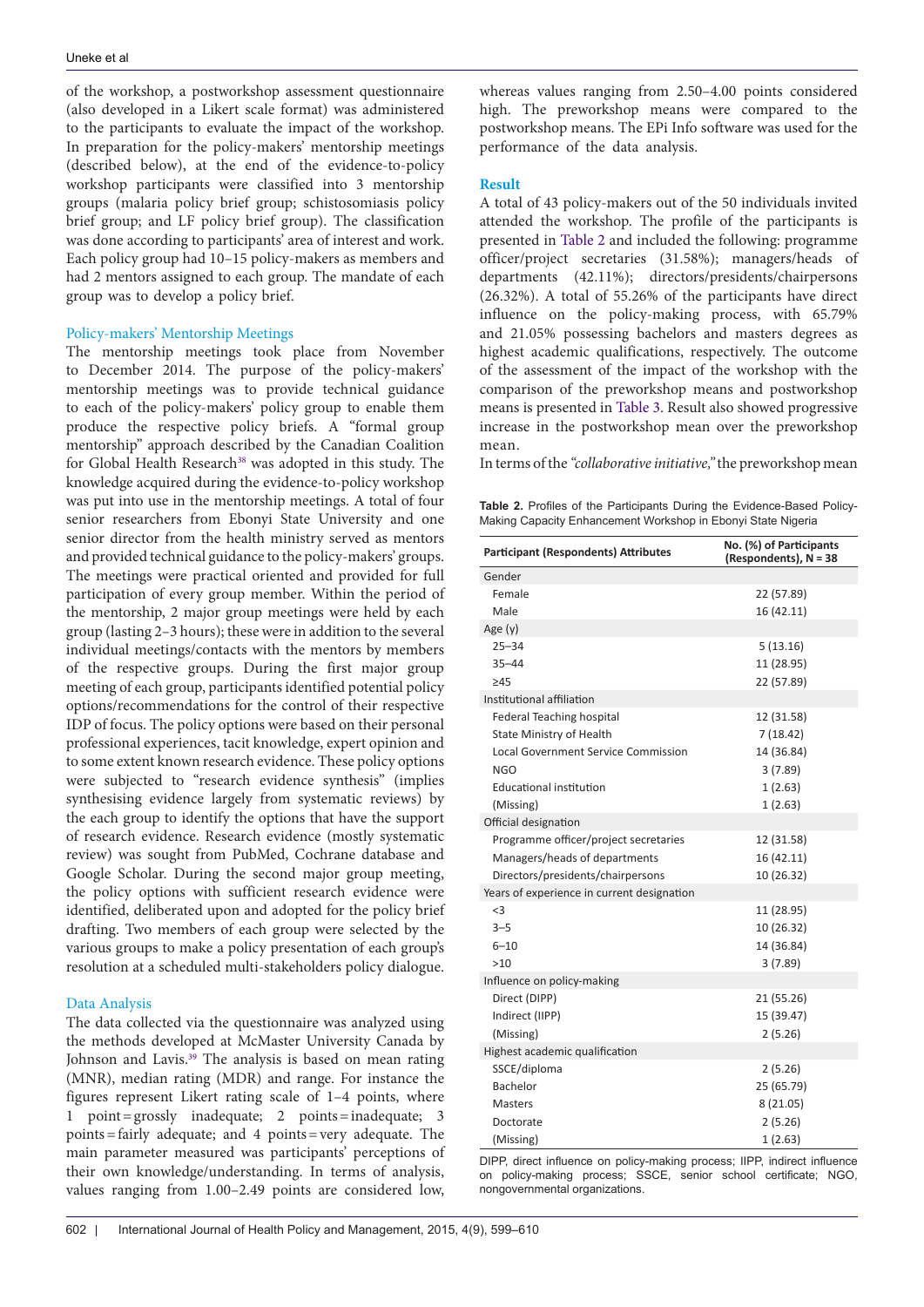<span id="page-4-0"></span>**Table 3.** Comparison of the Preworkshop and Postworkshop Knowledge/Skill Assessment of Participants at the Evidence-to-Policy Training Workshop for the Research Capacity Strengthening and Knowledge Management for Policy-Makers in Ebonyi State Nigeria

| <b>Parameter Assessed</b>                                                                                                                                              |      | Preworkshop Postworkshop | Mean         |
|------------------------------------------------------------------------------------------------------------------------------------------------------------------------|------|--------------------------|--------------|
|                                                                                                                                                                        | Mean | Mean                     | Increase (%) |
| <b>Collaborative Initiative</b>                                                                                                                                        |      |                          |              |
| (i) How would you rate your understanding of the principles and framework of collaborative initiative in health<br>policy-making?                                      | 3.03 | 3.68                     | 0.65(21.45)  |
| (ii) How would you describe your knowledge of setting vision for collaboration and the benefits in health policy-<br>making?                                           | 2.97 | 3.63                     | 0.66(22.22)  |
| (iii) How would you describe your knowledge of setting out the guiding principles for collaboration and the<br>benefits in health policy-making?                       | 2.89 | 3.63                     | 0.74(25.61)  |
| (iv) How would you rate your understanding of <i>defining and setting goals and objectives</i> of collaborative<br>initiative in health policy-making?                 | 2.92 | 3.74                     | 0.82(28.08)  |
| (v) How would you describe your ability to understand and define roles and responsibilities of collaborative<br>initiative in health policy-making?                    | 3.00 | 3.63                     | 0.63(21.00)  |
| (vi) How would you rate your understanding of <i>implementation requirements</i> in collaborative initiative in health<br>policy-making?                               | 2.69 | 3.47                     | 0.78(29.00)  |
| (vii) How would you rate your understanding of the evaluation process of collaborative initiative in health policy-<br>making?                                         | 2.68 | 3.61                     | 0.93(34.70)  |
| <b>Policy Briefs</b>                                                                                                                                                   |      |                          |              |
| (i) How would you describe your level of knowledge of agenda/priority setting in the development of health<br>policy?                                                  | 2.89 | 3.73                     | 0.84(29.07)  |
| (ii) How would you rate your understanding of policy briefs in health policy-making?                                                                                   | 2.79 | 3.61                     | 0.82(29.39)  |
| (iii) How would you describe your level of knowledge of the process of <i>preparation of policy briefs</i> in the                                                      | 2.58 | 3.63                     | 1.05(40.70)  |
| development of health policy?<br>(iv) How would you describe your level of knowledge of the key ingredients of effective policy briefs in the                          | 2.49 | 3.61                     | 1.12 (45.98) |
| development of health policy?<br>(v) How would you describe your level of knowledge of the structure/outline of a policy brief in the development                      | 2.54 | 3.47                     | 0.93(36.61)  |
| of health policy?<br>(vi) How would you describe your level of knowledge of the value of policy briefs in the development of health<br>policy?                         | 2.82 | 3.66                     | 0.84(29.79)  |
| <b>Policy Dialogue</b>                                                                                                                                                 |      |                          |              |
| (i) How would you rate your understanding of policy dialogues in health policy-making?                                                                                 | 2.79 | 3.63                     | 0.84(30.11)  |
| (ii) How would you rate your knowledge of the <i>importance of policy dialogue</i> in the health systems and public<br>in health reform?                               | 3.00 | 3.61                     | 0.61(20.33)  |
| (iii) How would you describe your understanding of the developments that necessitate hosting a policy dialogue<br>as an interactive knowledge-sharing mechanism?       | 2.68 | 3.50                     | 0.82(30.60)  |
| (iv) How would you rate your knowledge of the procedure for <i>organising and using policy dialoques to support</i><br>EIP?                                            | 2.76 | 3.50                     | 0.74(26.81)  |
| (v) How would you rate your understanding of the <i>characteristics and features of policy dialogues</i> in health<br>policy-making?                                   | 2.70 | 3.42                     | 0.72(26.67)  |
| (vi) How would you describe your understanding of the differences between dialogue and debate with respect<br>to the health policy-making process?                     | 2.89 | 3.59                     | 0.70(24.22)  |
| Ethics in Health Policy Research and Implementation                                                                                                                    |      |                          |              |
| (i) How would you rate your understanding of ethics in health policy research and implementation?                                                                      | 2.76 | 3.74                     | 0.98(35.51)  |
| (ii) How would you rate your knowledge of the basic principles of ethics that must be implemented in virtually                                                         | 2.71 | 3.76                     | 1.05(38.75)  |
| any context in health policy-making?<br>(iii) How would you describe your understanding of balancing Ethical concerns with economic realities with                     | 2.53 | 3.66                     | 1.13(44.66)  |
| respect to the health policy-making process?<br>(iv) How would you describe your understanding of impact of various policies on the vulnerable population with         | 2.61 | 3.70                     | 1.09(41.76)  |
| respect to the health policy-making process?<br>(v) How would you rate your knowledge of the principles of Justice, equity and autonomy in health policy-making        | 2.76 | 3.73                     | 0.97(35.14)  |
| process?<br>(vi) How would you rate your knowledge of the ethical issues in health service research?                                                                   | 2.79 |                          |              |
| <b>Health Policy and Politics in Ebonyi State</b>                                                                                                                      |      | 3.78                     | 0.99(35.48)  |
| (i) How would you rate your understanding of the principles of health policy and politics in Ebonyi State?                                                             | 2.89 | 3.47                     | 0.58(20.07)  |
| (ii) How would you rate your knowledge of how local politics can affect health policy formulation and                                                                  | 3.03 | 3.59                     | 0.56(18.48)  |
| implementation?<br>(iii) How would you describe your understanding of how to manage political interference in the health policy-<br>making process and implementation? | 2.87 | 3.62                     | 0.75(26.13)  |

Abbreviations: IDP, infectious diseases of poverty; EIP, evidence-informed policy-making.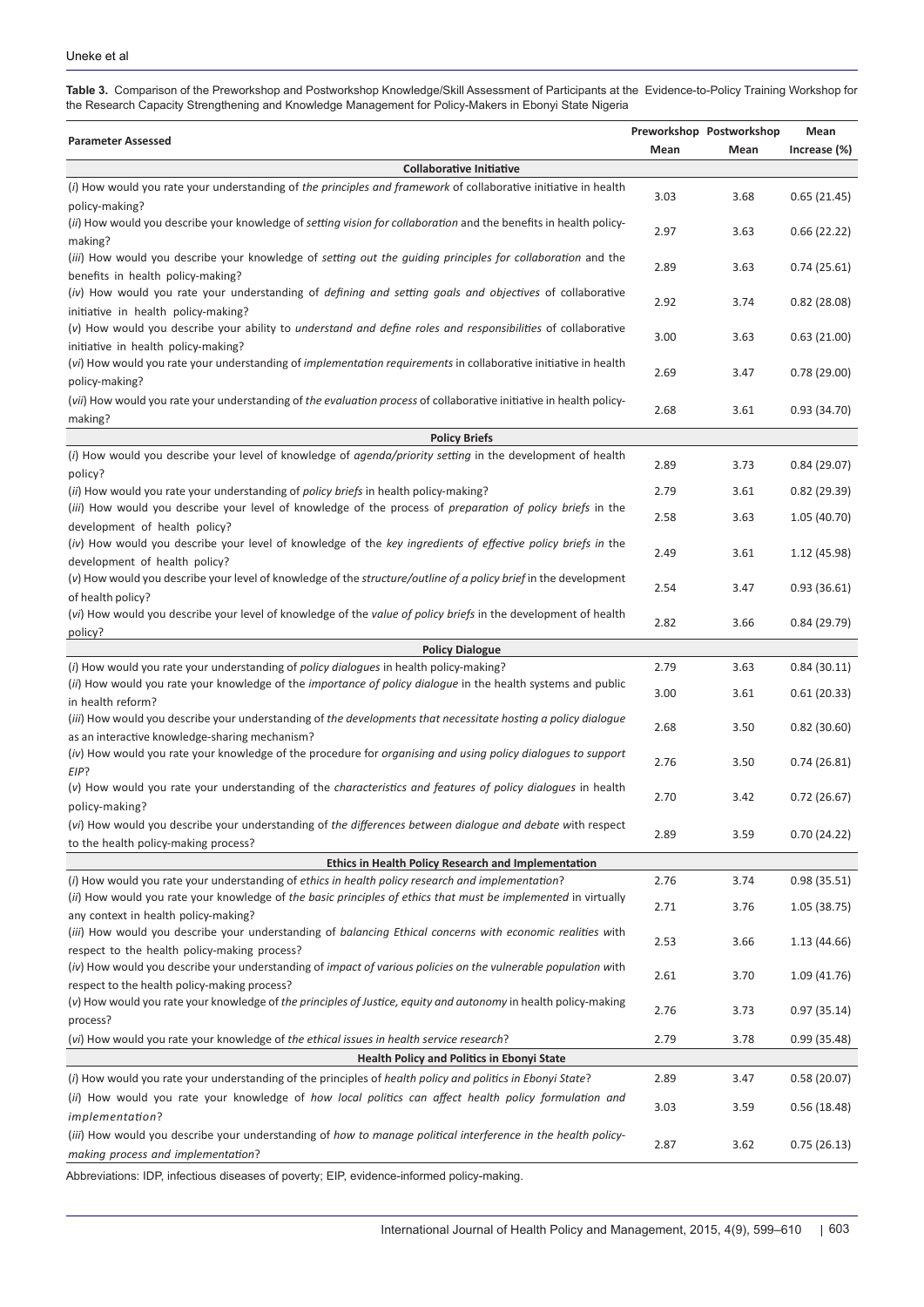ranged from 2.69–3.03, while the postworkshop mean ranged from 3.47–3.74, with the percentage increase ranging from 21.00%–34.70%. In terms of "*preparation and use of policy briefs,"* the preworkshop mean ranged from 2.49–2.89, while the postworkshop mean ranged from 3.47–3.73, with the percentage increase ranging from 29.07%-44.98%. In terms of "*policy dialogue,"* the preworkshop mean ranged from 2.68- 3.00, while the postworkshop mean ranged from 3.42–3.63, with the percentage increase ranging from 20.33%-30.60%. Concerning *"ethics in health policy-making"* the preworkshop mean ranged from 2.53–2.79, while the postworkshop mean ranged from 3.66–3.78, with the percentage increase ranging from 35.14%-44.66%. With regard to *"health policy and politics,"* the preworkshop mean ranged from 2.87–3.03, while the postworkshop mean ranged from 3.47–3.62, with the percentage increase ranging from 18.48%-26.13% [\(Table 4\)](#page-5-0). The outcome of the group mentorship meetings is presented in [Tables 5](#page-6-0), [6](#page-7-0) and [7.](#page-8-0) Of the 13 policy options recommended by the malaria policy brief group, 5 options were eventually accepted after the "evidence synthesis" (ie, synthesising evidence largely from systematic reviews).<sup>[40-](#page-10-24)[47](#page-11-0)</sup> These included the following: (*i*) Distribution of insecticide treated bednets (ITNs) to be more effective, proper orientation on the usage; (*ii*) Laboratory diagnosis of malaria to be considered along clinical assessment before treatment of malaria; (*iii*) artemisinin combination therapies (ACTs) recommended but quality control must be ensured; (*iv*) More funding for research on indigenous malaria drugs; and (*v*) Vector control

using indoor residual spraying and larval source management. The option on restriction of antimalarial prescription as an over the counter (OTC) drug, was replaced with option that chemists to perform rapid diagnostic test for malaria (RDT) before giving antimalarials ([Table 5](#page-6-0)). Of the 10 policy options recommended by the schistosomiasis policy brief group, only 3 were accepted after the evidence synthesis.<sup>48-50</sup> These included the following: (*i*) Control of snail vectors; (*ii*) Periodic enlightenment of the community/health education/part of school training curriculum on communicable diseases; and (*iii*) Mass screening/chemotherapy. The rest were rejected due to lack of sufficient research evidence supporting their use for policy ([Table 6\)](#page-7-0). Of the 11 policy options recommended by the LF policy brief group, only 5 were accepted after the evidence synthesis.[51](#page-11-3)[-56](#page-11-4) These included the following: (*i*) Establishment of a standard protocol for diagnosis for LF; (*ii*) Vector control; (*iii*) Community directed distribution of long lasting insecticide treated bed-net (LLN) and Mectizan (Mass chemotherapy)/health education; (*iv*) Integrated control policy (onchocerciasis, schistosomiasis, and LF); and (*v*) Establishment of policy monitoring/evaluation (feedback mechanism)/with training and capacity building. The remaining options were rejected because of absence of sufficient evidence ([Table 7\)](#page-8-0).

#### **Discussion**

The outcome of this study suggests that policy-makers' knowledge and capacity to develop evidence-informed

<span id="page-5-0"></span>**Table 4.** Participants Written Comments at the End of the Evidence-to-Policy Workshop for Policy-Makers in Ebonyi State

- 1. The workshop is an eye opener to the context of influencing policy direction at our levels ensuring best practices and encouraging team/collaborative approach.
- 2. The workshop is been very interesting but there is no time to digest the papers well. We need more of this programme.
- 3. The lectures were well-packaged and educating.
- 4. I appreciate the organiser for their elaboration and in-depth knowledge about EIP.
- 5. My observation is that this course should be extended to more days not only one day.
- 6. This training is very good for policy influencers like us.
- 7. Political stakeholders should be involved in this project because this will enable them realize their role and collaborate with us.
- 8. This training is very educating and brain storming and must be continued.
- 9. I am better informed now about the global best practices of health policy-making.
- 10. The papers presented were all master piece in my every day activities.
- 11. Interesting and eye opener in policy-making decision process.
- 12. Workshop of this kind should be organised regularly for us to be masters in the process.
- 13. Bureaucracy and administrative bottleneck often impede us from acting and going what we are supposed to do what will you do about these things?
- 14. This health policy programme should be organised least every 3 months for us to be well-equipped in the rudiments policy-making.
- 15. This programme should be sustained by organising it every month.
- 16. This is very beneficial to policy-makers and influencers.
- 17. More political advocacy in order to help us break through with its implementations.
- 18. Some knowledge are not very adequate.
- 19. This has increased my knowledge on policy brief especially its collaborative nature.
- 20. This is very vital for us the policy-makers and periodic interaction like this should be encouraged and sustained.
- 21. This workshop is what we need to be part of.
- 22. The presentations are very friendly and understandable we pray for the presenters for more wisdom.
- 23. There must be more practical approach this than academics because the rivals between politics and needs will not give us a favourable ground to implement this evidenced-based policy-making process.

Abbreviation: EIP, evidence-informed policy-making.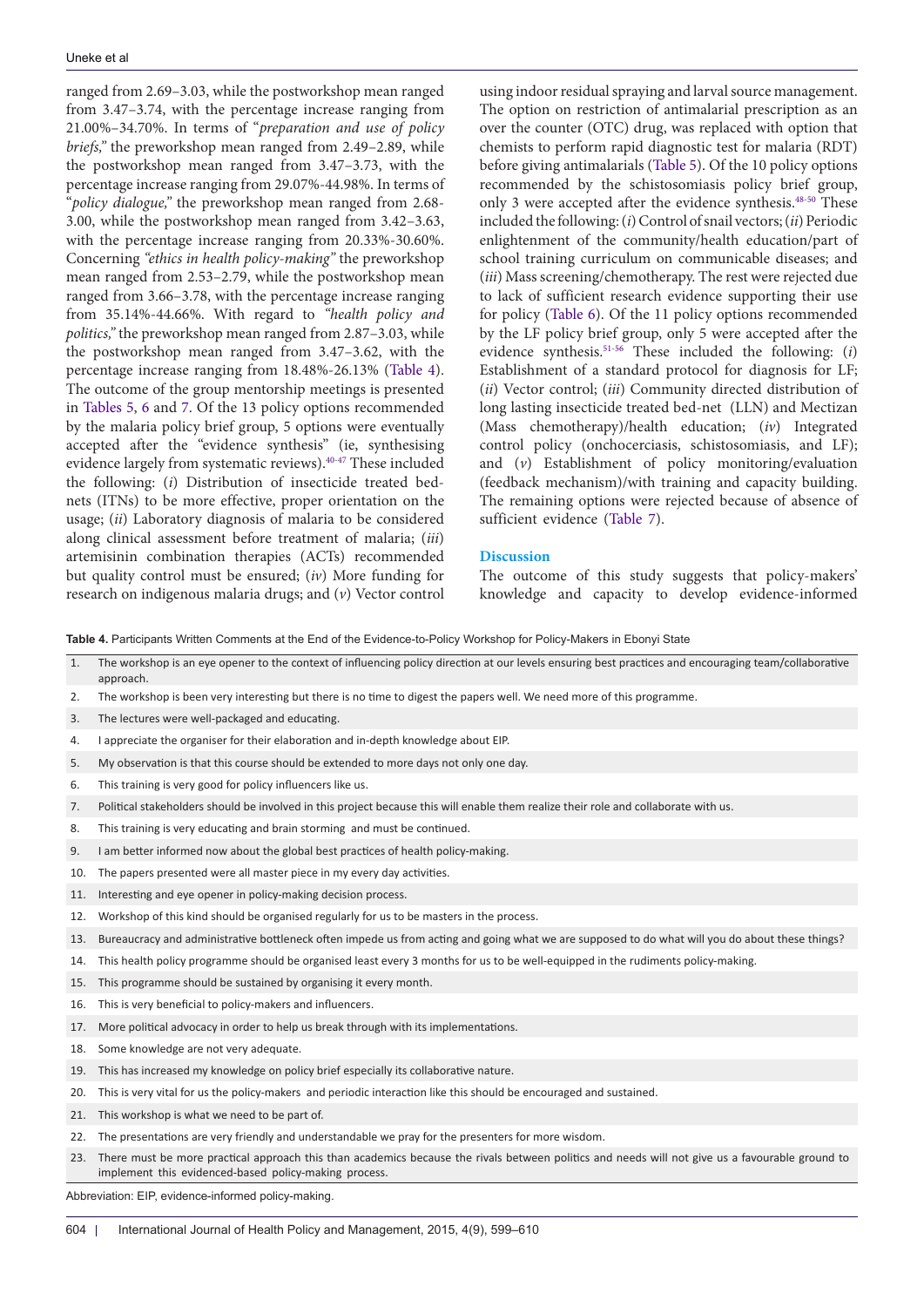#### <span id="page-6-0"></span>**Table 5.** Malaria Control Policy Recommendations and Outcome of Evidence Synthesis by the Malaria Policy Brief Group

| <b>Policy Options Recommended Before</b>                                                                                                 | Outcome of Evidence Synthesis of Policy Options Recommended                                                                                                                                                                                                                                                                                                                                                                                   | <b>Group Conclusion and Final</b>                                            |
|------------------------------------------------------------------------------------------------------------------------------------------|-----------------------------------------------------------------------------------------------------------------------------------------------------------------------------------------------------------------------------------------------------------------------------------------------------------------------------------------------------------------------------------------------------------------------------------------------|------------------------------------------------------------------------------|
| <b>Evidence Synthesis</b>                                                                                                                |                                                                                                                                                                                                                                                                                                                                                                                                                                               | Recommendation                                                               |
| (1) Environmental manipulation,<br>modification, and management (provision<br>of good drainage system)                                   | No available evidence as a feasible strategy for malaria control policy.<br>Alternative: Larval source management under vector control feasible.<br>Key Reference: Tusting et al <sup>40</sup>                                                                                                                                                                                                                                                | Policy option rejected.<br>Alternative accepted as policy<br>recommendation. |
| (2) Proper refuse disposal                                                                                                               | No available evidence as a feasible strategy for malaria control policy.                                                                                                                                                                                                                                                                                                                                                                      | Policy option rejected.                                                      |
| (3) Sanctions for environmental sanitation<br>violators                                                                                  | No available evidence as a feasible strategy for malaria control policy.                                                                                                                                                                                                                                                                                                                                                                      | Policy option rejected.                                                      |
| (4) Private sector involvement in<br>management of waste disposal                                                                        | No available evidence as a feasible strategy for malaria control policy.                                                                                                                                                                                                                                                                                                                                                                      | Policy option rejected.                                                      |
| (5) Distribution of ITNs to be more<br>effective, proper orientation on the usage                                                        | There is sufficient evidence to show it is an effective strategy for malaria<br>control policy. Key reference: Gamble et al <sup>41</sup>                                                                                                                                                                                                                                                                                                     | Policy option accepted.                                                      |
| (6) Use of drugs to eradicate the parasite<br>in the population (mass chemotherapy<br>with gametocidal agent)                            | There is evidence to show that it is an effective strategy for malaria control.<br>However there are serious implementation challenges especially with the<br>sustainability of this strategy. Its feasibility as a policy recommendation for<br>Ebonyi is doubtful. Key reference: Poirot et al <sup>42</sup>                                                                                                                                | Policy option rejected.                                                      |
| (7) Provision of portable water                                                                                                          | No available evidence as a feasible strategy for malaria control policy.                                                                                                                                                                                                                                                                                                                                                                      | Policy option rejected.                                                      |
| (8) Laboratory diagnosis of malaria to<br>be considered along clinical assessment<br>before treatment of malaria should be<br>considered | There is sufficient evidence to show it is an effective strategy for malaria<br>control policy. Key reference: Odaga et al <sup>43</sup>                                                                                                                                                                                                                                                                                                      | Policy option accepted.                                                      |
| (9) Restriction of antimalarial prescription<br>as an OTC drug to prevent resistance<br>(strengthen PHCC in rural areas)                 | There is insufficient evidence to show that it can be an effective strategy<br>for malaria control. There can be serious implementation challenges<br>especially with the sustainability of this strategy. Its feasibility as a policy<br>recommendation for Ebonyi is doubtful, except if the PHCC is greatly<br>strengthened. Alternative: Chemists to perform RDT before giving<br>antimalarials. Key reference: Abuya et al <sup>44</sup> | Policy option rejected.<br>Alternative accepted as policy<br>recommendation. |
| (10) ACTS recommended but quality<br>control must be ensured                                                                             | There is sufficient evidence to show it is an effective strategy for malaria<br>control policy. Key reference: Ogbonna and Uneke <sup>45</sup>                                                                                                                                                                                                                                                                                                | Policy option accepted.                                                      |
| (11) Improvement of incentives to the<br>rural health workers                                                                            | No available evidence as a feasible strategy for malaria control. Beyond the<br>scope of malaria policy alone. This is a health sector general problem.                                                                                                                                                                                                                                                                                       | Policy option rejected.                                                      |
| (12) More funding for research on<br>indigenous malaria drugs                                                                            | There is sufficient evidence to show it is an effective strategy for malaria<br>control policy. Key reference: Amoa Onguéné et al <sup>46</sup>                                                                                                                                                                                                                                                                                               | Policy option accepted.                                                      |
| (13) Vector control using indoor residual<br>spraying and larval source management                                                       | There is sufficient evidence to show it is an effective strategy for malaria<br>control policy. Key references: Tusting et al <sup>40</sup> ; Pluess et al <sup>47</sup>                                                                                                                                                                                                                                                                      | Policy option accepted.                                                      |

Abbreviations: OTC, over the counter; ITN, insecticide treated bed-net; PHCC, primary health care centre; RDT, rapid diagnostic test for malaria; ACT, artemisinin combination therapy.

policy materials such as policy briefs can be enhanced via a one day training workshop followed by a mentorship program. The Ebonyi State University provided the enabling platform for the study team to execute this training and mentorship venture designed to promote evidence-to-policy link. According to WHO, the education sector, especially universities, has a role to play in building capacity and fostering interdisciplinary learning in a new generation of scientists and policy-makers.<sup>14</sup> We adopted training workshop in this evidence-to-policy capacity enhancement initiative because of its many strategic benefits. The report of healthcare information for all (HIFA)<sup>[57](#page-11-5)</sup> highlighted some of the benefits of training workshop (when used as in-service training) to include presenting new information to groups of people, practicing new skills and allowing health workers to share experiences and insights. The methods we adopted in the workshops include the use of preworkshop questionnaire and postworkshop questionnaire; general discussions; group works and short presentations have been shown to be very effective in capacity enhancement of decision makers.<sup>[58](#page-11-6)</sup> The comments from selected participants concerning the outcome of the workshop, clearly showed that notable improvement in

knowledge and capacity was achieved [\(Table 3](#page-4-0)). One policymaker stated thus: *"I am better informed now about the global best practices of health policy-making"*; another noted that: *"The workshop is an eye opener to the context of influencing policy direction at our levels ensuring best practices and encouraging team and collaborative approach."* 

Unlike training workshops, mentoring is rarely applied in the enhancement of policy-makers' capacity for knowledge management as well as evidence-based policy-making. In a previous report, Bennett et al<sup>[59](#page-11-7)</sup> noted that mentoring has emerged as a critical strategy and key to enhance capacity for evidence-based policy-making and health systems research. In this study the success in the process of guiding the policymakers to be able to identify policy options and subject the options to evidence synthesis suggest that mentorship can be a vital tool in policy-makers' capacity enhancement. The Canadian Coalition for Global Health Research (CCGHR) report<sup>38</sup> described mentorship as a resource for building sustainable capacity, fostering research capacity and nurturing leadership development in the context of limited resources. Furthermore the report noted that a very vital aspect of mentorship is that it plays a critical role in this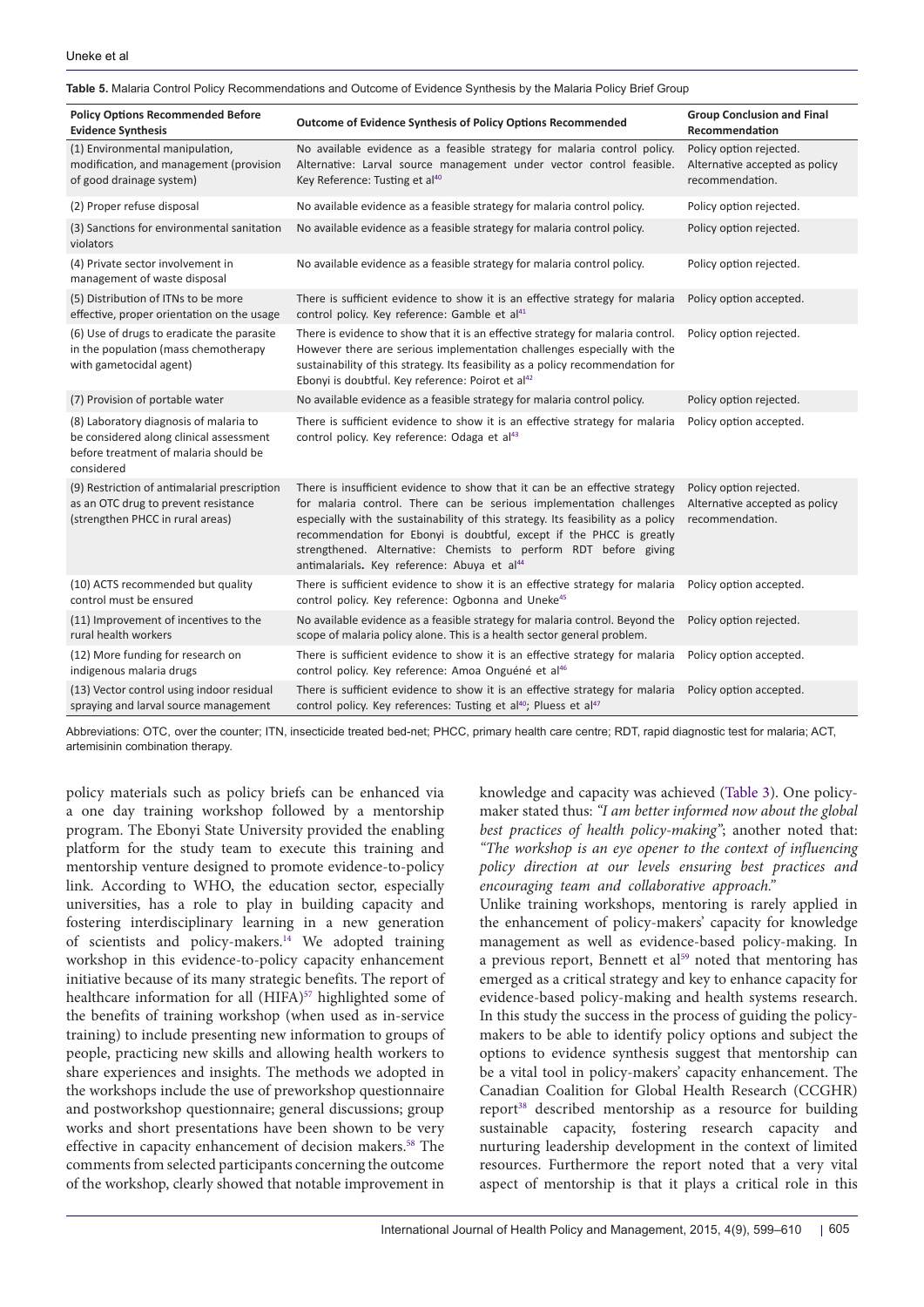<span id="page-7-0"></span>**Table 6.** Schistosomiasis Control Policy Recommendations and Outcome of Evidence Synthesis by the Schistosomiasis Policy Brief Group

| <b>Policy Options Recommended</b><br><b>Before Evidence Synthesis</b>                                                             | <b>Outcome of Evidence Synthesis of Policy Options Recommended</b>                                                                                                                                             | <b>Group Conclusion and</b><br><b>Final Recommendation</b> |
|-----------------------------------------------------------------------------------------------------------------------------------|----------------------------------------------------------------------------------------------------------------------------------------------------------------------------------------------------------------|------------------------------------------------------------|
| (1) Provision of restriction around<br>ponds/streams/rivers                                                                       | There is no clear evidence to show that it is an effective strategy for schistosomiasis<br>control policy. It is likely to constitute serious implementation challenges especially with<br>the sustainability. | Policy option rejected                                     |
| (2) Control of snail vectors                                                                                                      | There is sufficient evidence to show it is an effective strategy for schistosomiasis control<br>policy. Key reference: Yuan et al <sup>48</sup>                                                                | Policy option accepted                                     |
| (3) Periodic enlightenment of the<br>community/health education/part<br>of school training curriculum on<br>communicable diseases | There is sufficient evidence to show it is an effective strategy for schistosomiasis control<br>policy. Key reference: Hu et al <sup>49</sup>                                                                  | Policy option accepted                                     |
| (4) Ensuring that every home has<br>functional toilet                                                                             | No available evidence as a stand-alone strategy for schistosomiasis control policy. Beyond<br>the scope of schistosomiasis policy alone. This is a health sector general problem.                              | Policy option rejected                                     |
| (5) Adequate provision of<br>accessible portable water                                                                            | No available evidence as a stand-alone strategy for schistosomiasis control policy. Beyond<br>the scope of schistosomiasis policy alone. This is a health sector general problem.                              | Policy option rejected                                     |
| (6) Immediate treatment of<br>identified cases of infection                                                                       | There is evidence indicating that this should be integrated into the mass screening/<br>chemotherapy control policy recommendation.                                                                            | Policy option rejected                                     |
| (7) Mass screening/chemotherapy                                                                                                   | There is sufficient evidence to show it is an effective strategy for schistosomiasis control<br>policy. Key reference: Su et al <sup>50</sup>                                                                  | Policy option accepted                                     |
| (8) Improved sanitation                                                                                                           | No available evidence as a stand-alone strategy for Schistosomiasis control policy. Beyond<br>the scope of schistosomiasis policy alone. This is a health sector general problem.                              | Policy option rejected                                     |
| (9) Provision of affordable and<br>accessible lab services/screening<br>centres in the rural areas                                | No available evidence as a stand-alone strategy for schistosomiasis control policy. Beyond<br>the scope of schistosomiasis policy alone. This is a health sector general problem.                              | Policy option rejected                                     |
| (10) Disease notification and<br>surveillance in the rural areas                                                                  | No available evidence as a stand-alone strategy for schistosomiasis control policy. Beyond<br>the scope of schistosomiasis policy alone. This is a health sector general problem.                              | Policy option rejected                                     |

cycle of sustainable capacity building by developing the skills, knowledge, experiences and capacities through creating environments of continuous learning and sharing.<sup>[38](#page-10-22)</sup>

The result of this study showed a notable improvement in the knowledge and capacity of the participants regarding the process of developing evidence-informed policy brief. This notable improvement is demonstrated by the tremendous increase in the postworkshop mean of knowledge/skill over that of the preworkshop mean in all the subject areas covered at the evidence-to-policy workshop. It is worth noting that among the areas of greatest knowledge and capacity improvement was in the development of evidence-informed policy brief. The percentage increase in knowledge ranged from 36.61% to 45.00% for knowledge of the process of preparation of policy briefs; knowledge of the key ingredients of effective policy briefs; and knowledge of the structure/ outline of a policy brief. This perhaps suggests that it may be the area of the policy-makers' greatest capacity constraint in EIP process. Deans and Ademokun<sup>1</sup> had argued that those who seek to build capacity for evidence-informed policy need to understand the actual capacity gaps of policy-makers. Nonetheless, preparing and using policy briefs by policymakers requires a range of knowledge and skills, including the ability to clarify problems, to decide on–and describe–the options to address the problem, to identify and address barriers to implementing the options, and to organise and run policy dialogues.<sup>[35](#page-10-19)</sup> Securing this capacity among policymakers will help to ensure that policy briefs are produced and used more effectively and efficiently.[35](#page-10-19)

Apart from enhancing policy-makers' ability to develop policy briefs, we incorporated other vital policy relevant subjects including collaborative initiative; health policy and politics; and ethics in policy-making/implementation. According to Green and Bennett,<sup>[32](#page-10-16)</sup> policy-making does not take place in a vacuum: political, economic and social factors all affect how policies are made, and who makes them, at all levels. We introduced collaborative initiative to demonstrate to the policy-makers that policy-making is a multidisciplinary venture requiring the partnership with all relevant stakeholders. This is because partnerships provide a means of bridging complementary disciplines and provide opportunities for capacity strengthening through ideas and skills.<sup>32</sup>The importance of politics in the health policy-making process cannot be ignored. Green and Bennett<sup>32</sup> noted that policy process is political and often involves contestation between actors whose beliefs, values, knowledge and interests do not necessarily coincide. This explains why Prewitt<sup>60</sup> argued for a change in metaphor from evidence-based policy to evidence-influenced politics, which acknowledges the central role played by political factors. According to Overseas Development Institute  $(ODI)$ ,<sup>[61](#page-11-11)</sup> the policy process and the production of research are in themselves political processes from start to finish.

This is why we integrated the political process in this study as a vital capacity enhancement area for the policy-makers. Our take on this is that if the policy-makers have a better understanding about the relationship between policy-making and politics they will be able to make effective policy. We also gave consideration to the subject of ethics in policymaking and enhanced the knowledge of the participants on how to apply it in policy-making. According to Aarons,<sup>62</sup> the development of policies in health and healthcare should incorporate ethical premises as well as thoughtful consideration of the values pertinent to the particular society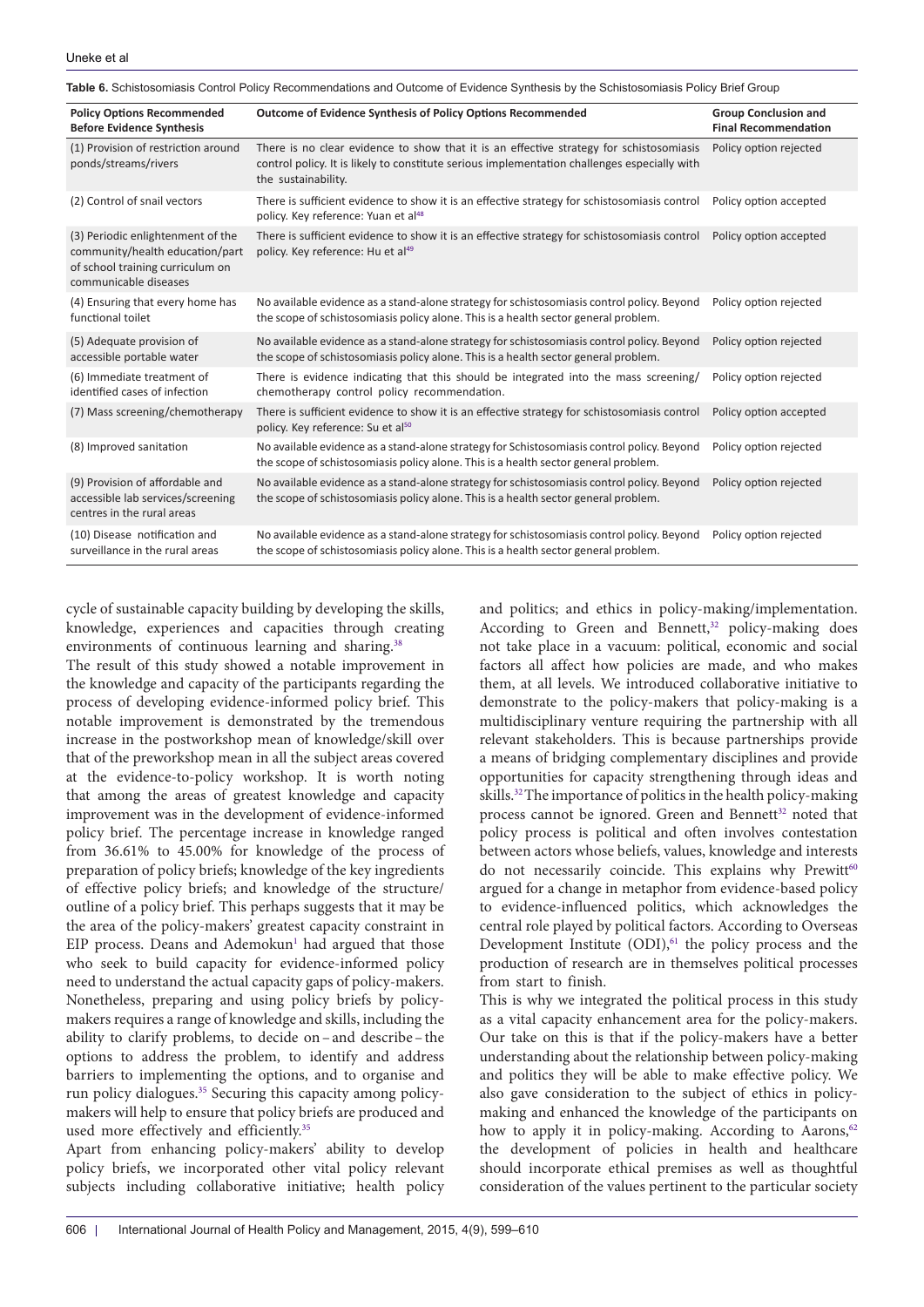#### <span id="page-8-0"></span>**Table 7.** LF Control Policy Recommendations and Outcome of Evidence Synthesis by the LF Policy Brief Group

| <b>Policy Options Recommended Before</b><br><b>Evidence Synthesis</b>                                             | <b>Outcome of Evidence Synthesis of Policy Options Recommended</b>                                                                                                                                                                     | <b>Group Conclusion and</b><br><b>Final Recommendation</b>                  |
|-------------------------------------------------------------------------------------------------------------------|----------------------------------------------------------------------------------------------------------------------------------------------------------------------------------------------------------------------------------------|-----------------------------------------------------------------------------|
| (1) Establishment of a standard protocol<br>for diagnosis of LF                                                   | There is sufficient evidence to show it is an effective strategy for LF control policy.<br>Key reference: Weil et al <sup>51</sup>                                                                                                     | Policy option accepted                                                      |
| (2) Establishment of game reserve                                                                                 | No available evidence as a feasible strategy for LF control.                                                                                                                                                                           | Policy option rejected                                                      |
| (3) Vector control                                                                                                | There is sufficient evidence to show it is an effective strategy for LF control policy.<br>Key reference: Bockarie et al <sup>52</sup>                                                                                                 | Policy option accepted                                                      |
| (4) Public health education on LF                                                                                 | No available evidence as a stand-alone strategy for LF control. Alternative: Integrated<br>into the community directed mass chemotherapy. Key reference: Nandha and<br>Krishnamoorthy <sup>53</sup>                                    | Policy option rejected.<br>Alternative accepted as<br>policy recommendation |
| (5) Consider LLN distribution doc/policy<br>to highlight LF                                                       | There is evidence indicating that this should be integrated into the community<br>directed mass chemotherapy. Not as a stand-alone policy.                                                                                             | Policy option rejected                                                      |
| (6) Community directed distribution<br>of LLN and Mectizan (Mass<br>chemotherapy)/health education                | There is sufficient evidence to show it is an effective strategy for LF control policy.<br>Key reference: Blackburn et al <sup>54</sup>                                                                                                | Policy option accepted                                                      |
| (7) Policy harmonization/adapting<br>national policies on PHC                                                     | No available evidence as a stand-alone strategy for LF control policy. Beyond the<br>scope of LF policy alone. This is a health sector general problem.                                                                                | Policy option rejected                                                      |
| (8) Integrated control policy (STH,<br>Oncho, Schisto, LF)                                                        | There is sufficient evidence to show it is an effective strategy for LF control policy.<br>Key reference: Hopkins et al <sup>55</sup>                                                                                                  | Policy option accepted                                                      |
| (9) Establishment of policy monitoring/<br>evaluation (feedback mechanism)/with<br>training and capacity building | There is sufficient evidence to show it is an effective strategy for LF control policy.<br>Key reference: Molyneux <sup>56</sup>                                                                                                       | Policy option accepted                                                      |
| (10) Sustainability issues should be<br>taken into consideration                                                  | No available evidence as a stand-alone strategy for LF control policy. Beyond the<br>scope of LF policy alone. This is a health sector general problem. Rather, Integrate<br>sustainability into the policy implementation strategies. | Policy option rejected                                                      |
| (11) Success stories of previous policies<br>and lessons learnt be adopted in LF<br>policy formulation            | No available evidence as a stand-alone strategy for LF control policy. Beyond the<br>scope of LF policy alone. This is a health sector general problem.                                                                                | Policy option rejected                                                      |

Abbreviations: LF, lymphatic filariasis; LLN, long lasting insecticide treated bed-net; PHC, primary health care; STH, soil transmitted helminth infection; Oncho, onchocerciasis; Schisto, schistosomiasis.

and the goals to be achieved by specific policies. He further noted that social inequalities, changing values, and emergent challenges to traditional beliefs, add complexities that require a thorough analysis to compile policies that are fair and equitable.<sup>62</sup>

It was of interest to note that the participants were able to perform evidence synthesis for the policy briefs to identify and select policy options that were supported by relevant research evidence [\(Tables 5](#page-6-0), [6](#page-7-0) and [7](#page-8-0)). Five policy options were selected out of 13 for malaria, 3 out of 10 for schistosomiasis and 5 out of 11 for LF. The policy-makers through this process gained understanding on how to subject a policy recommendation to evidence synthesis to assess its relevance to policy. They also appreciated the enormous value of research evidence and the importance of demanding for it in policy-making. Through this approach we promoted the "pull effort" among the policy-makers. According to the  $WHO<sub>0</sub><sup>63</sup>$  pull efforts are utilized in situations where knowledge users value the use of research and recognize the need to address an information gap. Sheldon<sup>[64](#page-11-15)</sup> added that as the knowledge base is being put together in a more coordinated, explicit and credible way, so the demands for policy-makers and practitioners to use this information in their decision-making grows.

It is important to note that workshop and the mentoring in

this study simultaneously improved the exchange and linkage of the participants and the researchers/mentors. Lavis and colleagues[,23](#page-10-10) noted in their report that such exchange and linkage enhance evidence-to-policy link and knowledge translation (referred to as the integrated model). It is interesting to note that the policy-makers continue to receive support from the mentors (researchers) even after the end of the training workshop main activities. It is well-established that a major factor that can bridge the gaps in evidence to policy process is sufficient contact between researchers and policy-makers.<sup>65</sup> In our previous study, participants in the focus group discussion conducted in this study were in consensus that collaboration between researchers and policymakers was needful so as to align researchers more specifically to operational problems inherent in the health systems from the policy-making perspective.<sup>66</sup>

A very notable initiative in this study was the inclusion in the content of the training of policy-makers of topics on ethics in policy-making, and policy implementation which seldom are addressed in EIP initiatives.<sup>67</sup> Hyder and colleagues<sup>[68](#page-11-19)</sup> noted in their report that ethics is gradually being integrated into public-health policy decisions in many developing health systems, even though it is often implicit and undervalued. They added that while there have been extensive explorations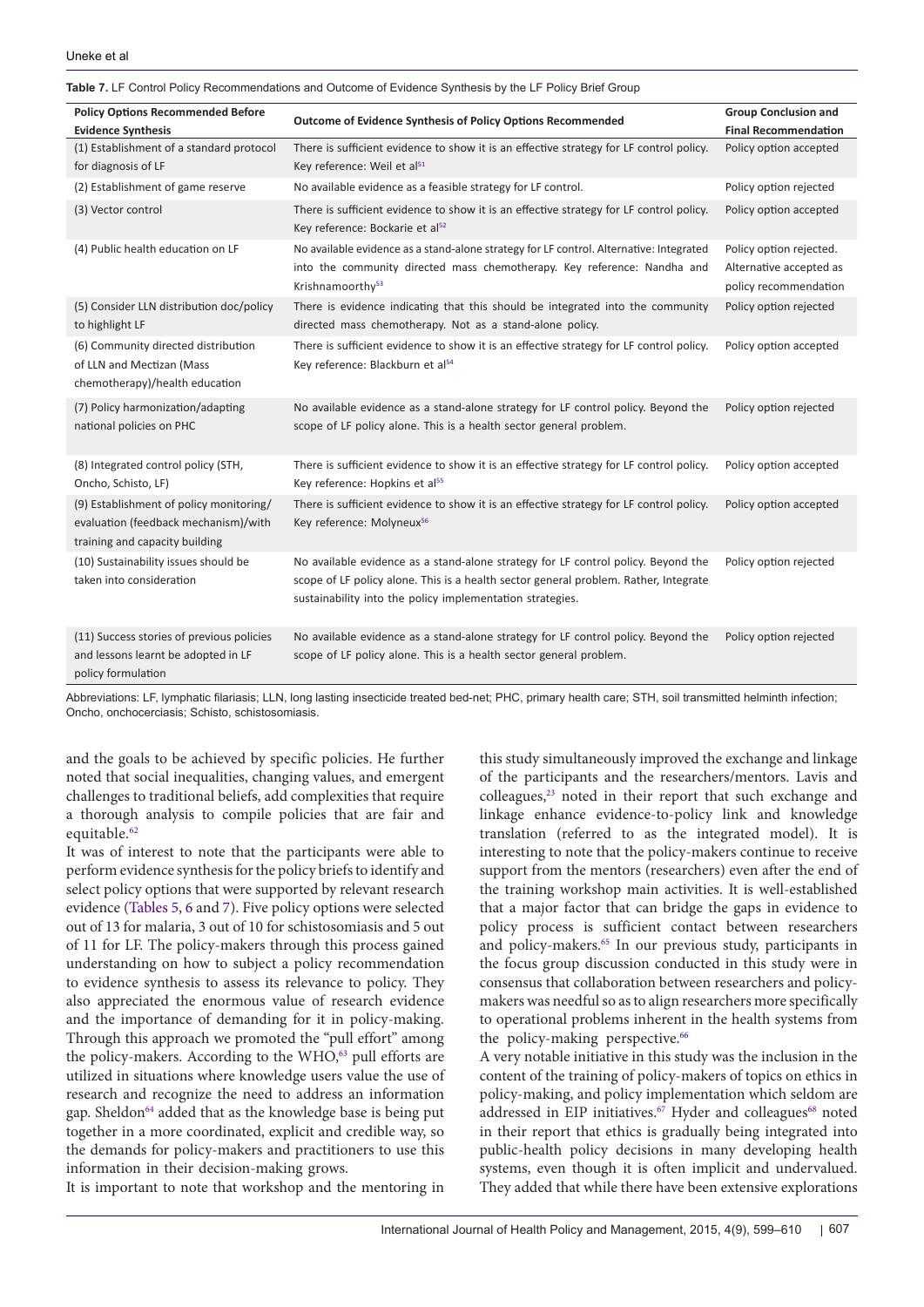of public-health policy in LMICs (such as by WHO), they have tended to focus on the attributes of specific health policies and systems rather than the role of ethics in the policy process.<sup>[68](#page-11-19)</sup> Ethical issues highlighted in this study such as balancing ethical concerns with economic realities; impact of various policies on the vulnerable population; and the principles of justice, equity and autonomy in policy-making are vital factors that are often not given due consideration in low-income settings. Because studies on ethics in health policy-making and implementation are scarce more studies are not only needed in this field but also policy-makers should be trained to identify local values and public-health policies through valid research, and the provision of complementary support and guidance to promote social justice, accountability and preventive practices in an inherently unstable environment.<sup>[68](#page-11-19)</sup>

## **Conclusion**

It is pertinent to state that the result of this study clearly suggests that an evidence-to-policy capacity enhancement workshop combined with a mentorship programme can improve policy-makers' capacity for EIP. There are two major limitations to this study. First, the short period of time for the capacity enhancement workshop (2 days) and that of the mentorship programme (2 months) may not have been very sufficient to build real capacity in the policy-makers to produce evidence tools such as policy briefs. One of the participants commented thus: *"The workshop has been very interesting but there is no time to digest the papers well. We need more of this programme.*" Another policy-maker added that: *"This health policy programme should be organised at least every three months for us to be well-equipped in the rudiments of policy-making."* According SURE Collaboration report,<sup>[35](#page-10-19)</sup> preparing and using policy briefs requires a range of knowledge and skills, and typically these competencies need to be developed over a period of years. The second limitation has to do with the self-assessment technique used to evaluate study outcome. Deans and Ademokun,<sup>[1](#page-9-8)</sup> highlighting the weakness of this technique noted that being able to critically recognize and understand one's own gap in skills and knowledge is a difficult process which takes guided thought. Despite these limitations, there is little doubt that workshops and mentorship programmes can be used for policy-makers' capacity enhancement. We recommend that future studies could increase the duration of this type of capacity enhancement initiative and a more robust evaluation mechanism can be employed such as the diagnostic technique proposed by Haahr and colleagues.<sup>[69](#page-11-24)</sup> Furthermore we propose that additional work is necessary to assess the impact of the capacity of policy-makers to implement their crafted policies and assess the impact of the workshop to consolidate a sustainable knowledge translation platform that combines policy-makers and researchers/mentors by establishing constant exchanges and linkages among them.

# **Acknowledgments**

This investigation received financial support from the UNCICEF/UNDP/World Bank/WHO Special Programme for Research and Training in Tropical Diseases (WHO/ TDR), (Reference 2014/397653-0). Authors are grateful to the Commissioner for Health Ebonyi State Dr. Sunday Nwangele;

the Permanent Secretary Ministry of Health Ebonyi State Mr. Hyacinth Ote and Permanent Secretary Office of the Head of Service Ebonyi State Elder Kingsley Obini for all their support. Authors wish to thank all the policy-makers of Ebonyi State Nigeria who participated in this study for their commitment.

#### **Ethical issues**

Approval for this study was obtained from the Directorate of Research, Innovation and Commercialization (DRIC), Ebonyi State University, Abakaliki, Nigeria. The approval was based on the agreement that participation in the research was voluntary following informed consent; that participants' anonymity would be maintained; and that every finding would be treated with utmost confidentiality and for the purpose of this research. These were adhered to in this study.

#### **Competing interests**

Authors declare that they have no competing interests.

#### **Authors' contributions**

CJU and AEE conceived the idea. All authors contributed to the development of the idea and execution of the study. All authors participated in all the training activities, contributed to the drafting and revision of the manuscript.

#### **Authors' affiliations**

<span id="page-9-5"></span><span id="page-9-4"></span><span id="page-9-3"></span><span id="page-9-2"></span><span id="page-9-1"></span><span id="page-9-0"></span>1 Department of Medical Microbiology/Parasitology, Faculty of Clinical Medicine, Ebonyi State University, Abakaliki, Nigeria . <sup>2</sup> Health Policy & systems Research Project (Knowledge Translation Platform), Ebonyi State University, Abakaliki, Nigeria. <sup>3</sup> Department of Banking & Finance, Ebonyi State University, Abakaliki, Nigeria. <sup>4</sup> National Obstetrics Fistula Centre, Abakaliki, Nigeria. <sup>5</sup> Department of Paediatrics, Ebonyi State University, Abakaliki, Nigeria. <sup>6</sup>Department of Applied Microbiology, Ebonyi State University, Abakaliki, Nigeria. <sup>7</sup>Department of Sociology/Anthropology, Ebonyi State University, Abakaliki, Nigeria. <sup>8</sup>Catholic Relief Services (Nigeria Program), Abakaliki, Nigeria.

#### <span id="page-9-7"></span><span id="page-9-6"></span>**References**

- <span id="page-9-8"></span>1. Deans F, Ademokun A. Investigating capacity to use evidence. International Network for the Availability of Scientific Publications (INASP). htt[p://www.inasp.info/uploads/filer\\_public/2013/07/04/](http://www.inasp.info/uploads/filer_public/2013/07/04/investigating_capacity_to_use_evidence.pdf) [investigating\\_capacity\\_to\\_use\\_evidence.pdf](http://www.inasp.info/uploads/filer_public/2013/07/04/investigating_capacity_to_use_evidence.pdf)**.**Accessed February 14, 2015.
- <span id="page-9-9"></span>2. Oxman AD, Lavis JN, Lewin S, Fretheim A. SUPPORT Tools for evidence-informed health Policymaking (STP) 1: What is evidence-informed policymaking? *Health Res Policy Syst.* 2009;7 Suppl 1:S1. doi:[10.1186/1478-4505-7-s1-s1](http://dx.doi.org/10.1186/1478-4505-7-s1-s1)
- <span id="page-9-10"></span>Bowen S, Zwi AB. Pathways to "evidence-informed" policy and practice: a framework for action. *PLoS Med.* 2005;2(7):e166. doi[:10.1371/journal.pmed.0020166](http://dx.doi.org/10.1371/journal.pmed.0020166)
- <span id="page-9-11"></span>4. Campbell DM, Redman S, Jorm L, Cooke M, Zwi AB, Rychetnik L. Increasing the use of evidence in health policy: practice and views of policy makers and researchers. *Aust New Zealand Health Policy.* 2009;6:21. doi[:10.1371/journal.](http://dx.doi.org/10.1371/journal.pmed.0020166) [pmed.0020166](http://dx.doi.org/10.1371/journal.pmed.0020166)
- 5. Dobrow MJ, Goel V, Upshur RE. Evidence-based health policy: context and utilisation. *Soc Sci Med.* 2004;58:207-217. doi:[10.1016/s0277-9536\(03\)00166-7](http://dx.doi.org/10.1016/s0277-9536(03)00166-7)
- 6. Hanney SR, Gonzalez-Block MA, Buxton MJ, Kogan M. The utilization of health research in policy-making: concepts, examples and methods of assessment. *Health Res Policy Syst.* 2003;1:2-29.
- <span id="page-9-12"></span>7. Innvær S, Vist G, Trommald M, Oxman A. Health policymakers perceptions of their use of evidence: a systematic review. *J Health Serv Res Policy.* 2002;7:239-244. doi:[10.1258/135581902320432778](http://dx.doi.org/10.1258/135581902320432778)
- 8. Oxman AD, Lavis JN, Fretheim A. The use of evidence in WHO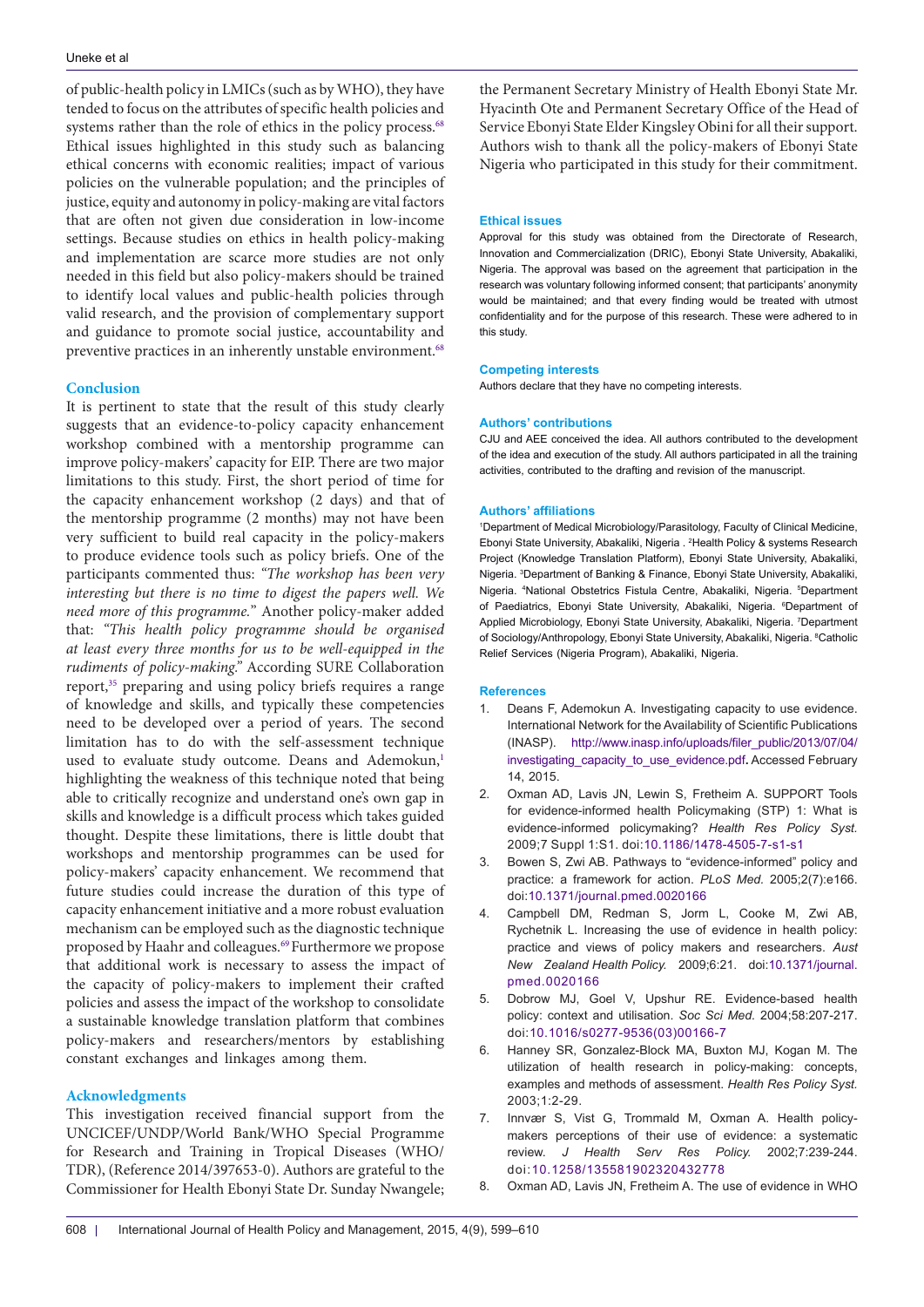recommendations. *Lancet* 2007;369:1883-1889. doi[:10.1016/](http://dx.doi.org/10.1016/s0140-6736(07)60675-8 ) [s0140-6736\(07\)60675-8](http://dx.doi.org/10.1016/s0140-6736(07)60675-8 )

- 9. Lavis JN, Davies HT, Oxman A, Denis JL, Golden-Biddle K, Ferlie E. Towards systematic reviews that inform healthcare management and policymaking. *J Health Serv Res Policy.*  2005;10:35-48.
- <span id="page-10-0"></span>10. Lavis JN, Ross SE, Hurley JE, et al. Examining the role of health services research in public policymaking. *Milbank Q.*  2002;80:125-154.
- <span id="page-10-1"></span>11. Moat KA, Lavis JN, Clancy SJ, El-Jardali F, Pantoja T. Evidence briefs and deliberative dialogues: perceptions and intentions to act on what was learnt. *Bull World Health Organ.* 2014;92(1):20- 28. doi[:10.2471/blt.12.116806](http://dx.doi.org/10.2471/blt.12.116806)
- 12. El-Jardali F, Lavis J, Moat K, Pantoja T, Ataya N. Capturing lessons learned from evidence-to-policy initiatives through structured reflection. *Health Res Policy Syst.* 2014;12:2. doi:[10.1186/1478-4505-12-2](http://dx.doi.org/10.1186/1478-4505-12-2)
- <span id="page-10-2"></span>13. Lavis JN, Panisset U. EVIPNet Africa's first series of policy briefs to support evidence-informed policymaking. *Int J Tech Assess Health Care.* 2010;26(02):229-232.
- <span id="page-10-3"></span>14. World Health Organization (WHO)**.** World Health Organization 2012: Global Report for Research on Infectious Diseases of Poverty. [http://whqlibdoc.who.int/publications/2012/9789241564489\\_](http://whqlibdoc.who.int/publications/2012/9789241564489_eng.pdf) [eng.pdf](http://whqlibdoc.who.int/publications/2012/9789241564489_eng.pdf)**.** Accessed February 14, 2015.
- <span id="page-10-4"></span>15. World Health Organization (WHO). *World Malaria Report 2014*. Geneva: Switzerland; 2014:242.
- <span id="page-10-5"></span>16. Okorie PN, Ademowo GO, Saka Y, et al. Lymphatic filariasis in Nigeria; Micro-stratification Overlap Mapping (MOM) as a prerequisite for cost-effective resource utilization in control and surveillance. *PLoS Negl Trop Dis.* 2013;7(9):e2416. doi[:10.1371/](http://dx.doi.org/10.1371/journal.pntd.0002416) [journal.pntd.0002416](http://dx.doi.org/10.1371/journal.pntd.0002416)
- 17. World Health Organization (WHO). Global programme to eliminate lymphatic filariasis: progress report. *Wkly Epidemiol Rec.* 2011;87:346-356.
- <span id="page-10-6"></span>18. Hotez PJ, Asojo OA, Adesina AM. Nigeria: ''Ground Zero'' for the High Prevalence Neglected Tropical Diseases. *PLoS Negl Trop Dis.* 2012;6:e1600. doi[:10.1371/journal.pntd.](http://dx.doi.org/10.1371/journal.pntd.0001600)0001600
- <span id="page-10-7"></span>19. Adenowo AF, Oyinloye BE, Ogunyinka BI, Kappo AP. Impact of human schistosomiasis in sub-Saharan Africa. *Braz J Infect Dis.* 2015;19(2):196-205. doi:[10.1016/j.bjid.2014.11.004](http://dx.doi.org/10.1016/j.bjid.2014.11.004)
- <span id="page-10-8"></span>20. Adam T, Moat KA, Ghaffar A, Lavis JN. Towards a better understanding of the nomenclature used in informationpackaging efforts to support evidence-informed policymaking in low- and middle-income countries. *Implement Sci.* 2014;9:67. doi:[10.1186/1748-5908-9-67](http://dx.doi.org/10.1186/1748-5908-9-67)
- <span id="page-10-9"></span>21. Lavis JN. How can we support the use of systematic reviews in policymaking? *PloS Med.* 2009;6(11):e1000141. doi[:10.1371/](http://dx.doi.org/10.1371/journal. pmed.1000141) [journal. pmed.1000141](http://dx.doi.org/10.1371/journal. pmed.1000141)
- 22. Rosenbaum SE, Glenton C, Wiysonge CS, et al. Evidence summaries tailored to health policy-makers in low- and middleincome countries. *Bull World Health Organ.* 2011;89(1):54-61.
- <span id="page-10-10"></span>23. Lavis JN, Lomas J, Harnid M, Sewankambo NK. Assessing country-level efforts to link research to action. *Bull World Health Organ.* 2006;84:620-628.
- <span id="page-10-11"></span>24. Feldman PH, Nadash P, Gursen M. Improving communication between researchers and policy makers in long-term care or "researchers are from Mars; policy makers are from Venus". *Policy Brief (Cent Home Care Policy Res).* 2001;(5):1-6. doi:[10.1093/geront/41.3.312](http://dx.doi.org/10.1093/geront/41.3.312)
- 25. Coburn A. The role of health services research in developing state health policy. *Health Affairs.* 1998;17(1):139-151. doi:[10.1377/hlthaff.17.1.139](http://dx.doi.org/10.1377/hlthaff.17.1.139)
- 26. Lomas J. Using "linkage and exchange" to move research into policy at a Canadian foundation. *Health Affairs* 2000;19:236-240.
- <span id="page-10-12"></span>27. Roos NL, Shapiro E. From research to policy: What have we learned? *Med Care.* 1999;37:JS291-JS305.
- <span id="page-10-13"></span>28. Lavis JN, Permanand G, Oxman AD, Lewin S, Fretheim A. SUPPORT Tools for evidence-informed health Policymaking (STP) 13: Preparing and using policy briefs to support evidenceinformed policymaking. *Health Res Policy Syst.* 2009;16;7(suppl 1):S13. doi[:10.1186/1478-4505-7-S1-S13](http://dx.doi.org/10.1186/1478-4505-7-S1-S13)
- <span id="page-10-14"></span>29. Brownson RC, Dodson EA,Stamatakis KA, et al. Communicating evidence-based information on cancer prevention to statelevel policy makers. *J Natl Cancer Inst.* 2011; 103(4):306-316. doi[:10.1093/jnci/djq529](http://dx.doi.org/10.1093/jnci/djq529)
- 30. International Development Research Centre, Swiss Agency for Development and Cooperation. *Chapter 8: The Two-Pager: Writing a policy brief. In: The RM Knowledge Translation Toolkit: A Resource for Researchers.* Ottawa, Canada: IDRC and SADC; 2008.
- <span id="page-10-15"></span>31. Stamatakis K, McBride T, Brownson R. Communicating prevention messages to policy makers: the role of stories in promoting physical activity. *J Phys Act Health.* 2010;7(suppl 1):S99-S107.
- <span id="page-10-16"></span>32. Green A, Bennett S, eds. *Sound choices: enhancing capacity for evidence-informed health policy*. Geneva: World Health Organization; 2007.
- <span id="page-10-17"></span>33. DeMarco R, Tufts KA. The mechanics of writing a policy brief. *Nurs Outlook*. 2014;62(3):219-224. doi:[10.1016/j.](http://dx.doi.org/10.1016/j.outlook.2014.04.002) [outlook.2014.04.002](http://dx.doi.org/10.1016/j.outlook.2014.04.002)
- <span id="page-10-18"></span>34. Jones JA. *Political science? strengthening science-policy dialogue in developing countries.* London: ODI; 2008.
- <span id="page-10-19"></span>35. The SURE Collaboration. SURE Guides for Preparing and Using Evidence-Based Policy Briefs: 1. Getting started. Version 2.1. <http://global.evipnet.org/sure/>. Published 2011. Updated November 2011.
- <span id="page-10-20"></span>36. Purdon S, Lessof C, Woodfield K, Bryson C. Research methods for policy evaluation. National Centre for Social Research. [http://](http://www.academia.edu/1967742/Research_methods_for_policy_evaluation) [www.academia.edu/1967742/Research\\_methods\\_for\\_policy\\_](http://www.academia.edu/1967742/Research_methods_for_policy_evaluation) [evaluation](http://www.academia.edu/1967742/Research_methods_for_policy_evaluation). Published 2001. Accessed February 14, 2015.
- <span id="page-10-21"></span>37. Bammer G, Strazdins L, McDonald D, et al. Expanding the deliberations about the research-policy gap: useful lessons from the literature. In: Bammer G, Michaux A, Sanson A, eds. *Bridging the 'know-do' gap: Knowledge brokering to improve child wellbeing*. Canberra, Australia: ANU E-Press; 2010:135-155.
- <span id="page-10-22"></span>38. Canadian Coalition for Global Health Research (CCGHR). Module Three: Why Mentorship? [http://www.ccghr.ca/wp-content/](http://www.ccghr.ca/wp-content/uploads/2013/05/Mentoring_Module3_Why-Mentorship_e.pdf) [uploads/2013/05/Mentoring\\_Module3\\_Why-Mentorship\\_e.pdf.](http://www.ccghr.ca/wp-content/uploads/2013/05/Mentoring_Module3_Why-Mentorship_e.pdf) Published 2001. Accessed February 14, 2015.
- <span id="page-10-23"></span>39. Johnson NA, Lavis JN. *Procedures Manual for the 'Evaluating Knowledge Translation Platforms in Low- and Middle-Income Countries' Study*. Hamilton, Canada: McMaster University Program in Policy Decision-Making; 2009.
- <span id="page-10-24"></span>40. Tusting LS, Thwing J, Sinclair D, et al. Mosquito larval source management for controlling malaria. *Cochrane Database Syst Rev.* 2013;8:CD008923. doi: [10.1002/14651858.CD008923.](http://dx.doi.org/10.1002/14651858.CD008923.pub2) [pub2](http://dx.doi.org/10.1002/14651858.CD008923.pub2)
- <span id="page-10-25"></span>41. Gamble CL, Ekwaru JP, ter Kuile FO. Insecticide-treated nets for preventing malaria in pregnancy. *Cochrane Database Syst Rev* 2006;2:CD003755. doi:[10.1002/14651858.CD003755.pub2](http://dx.doi.org/10.0.3.234/14651858.CD008923.pub2)
- <span id="page-10-26"></span>42. Poirot E, Skarbinski J, Sinclair D, Kachur SP, Slutsker L, Hwang J. Mass drug administration for malaria. *Cochrane Database Syst Rev* 2013;12:CD008846. doi[:10.1002/14651858.CD008846.](http://dx.doi.org/10.1002/14651858.CD008846.pub2) [pub2](http://dx.doi.org/10.1002/14651858.CD008846.pub2)
- <span id="page-10-27"></span>43. Odaga J, Sinclair D, Lokong JA, Donegan S, Hopkins H, Garner P. Rapid diagnostic tests versus clinical diagnosis for managing people with fever in malaria endemic settings. *Cochrane Database Syst Rev* 2014;4:CD008998. doi:[10.1002/14651858.](http://dx.doi.org/10.1002/14651858.CD008998.pub2) [CD008998.pub2](http://dx.doi.org/10.1002/14651858.CD008998.pub2)
- <span id="page-10-28"></span>44. Abuya TO, Mutemi W, Karisa B, Ochola SA, Fegan G, Marsh V. Use of over-the-counter malaria medicines in children and adults in three districts in Kenya: implications for private medicine